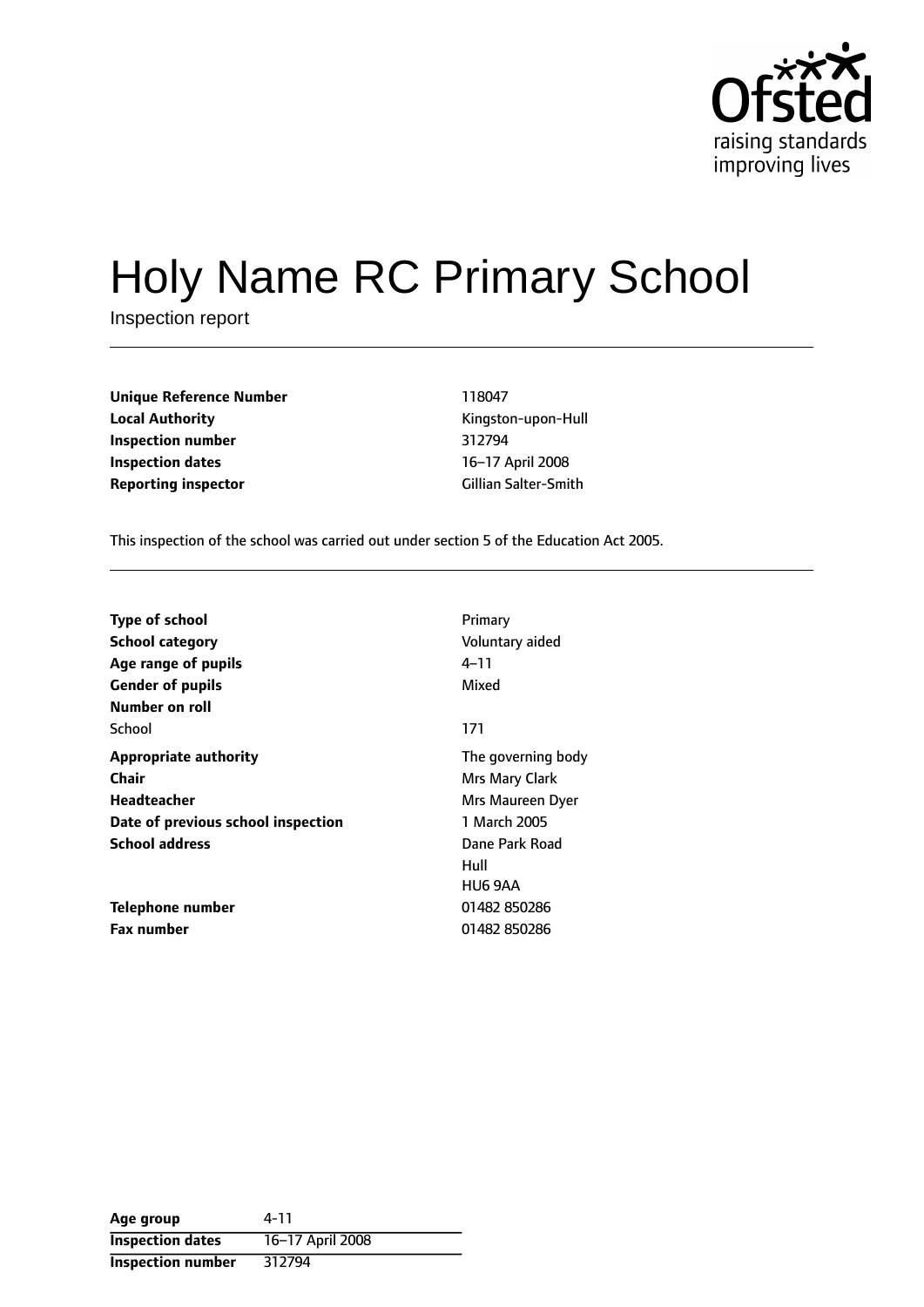.

© Crown copyright 2008

#### Website: www.ofsted.gov.uk

This document may be reproduced in whole or in part for non-commercial educational purposes, provided that the information quoted is reproduced without adaptation and the source and date of publication are stated.

Further copies of this report are obtainable from the school. Under the Education Act 2005, the school must provide a copy of this report free of charge to certain categories of people. A charge not exceeding the full cost of reproduction may be made for any other copies supplied.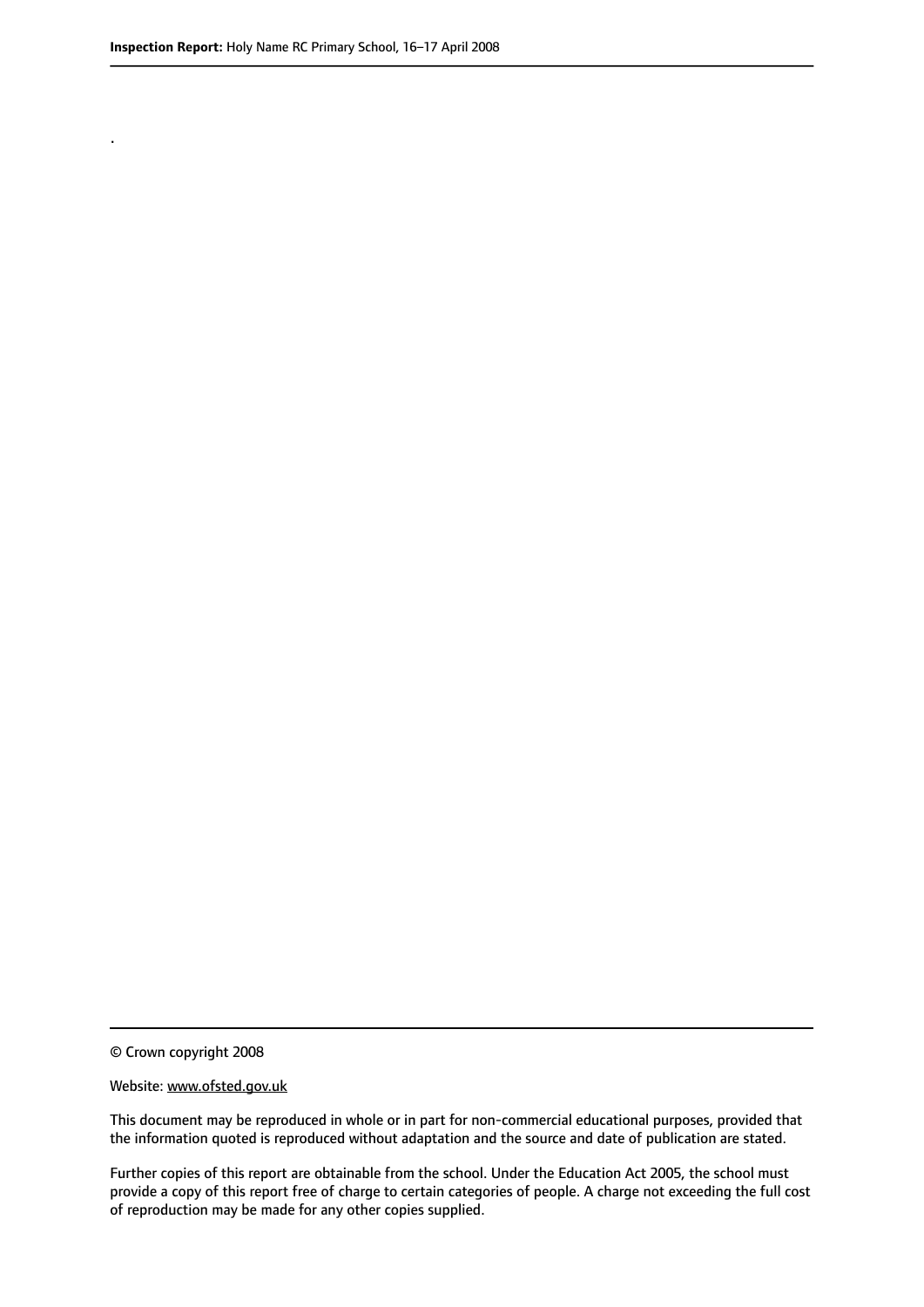# **Introduction**

The inspection was carried out by two Additional Inspectors.

#### **Description of the school**

The school is smaller than average. It is popular and oversubscribed. Many pupils come from areas with very high levels of social and economic deprivation. The proportion of pupils eligible for free school meals is well above the national average. A higher proportion of pupils than is found in most schools have learning difficulties and/or disabilities. Most pupils are from White British backgrounds. Of the very few pupils from different minority ethnic backgrounds, a very small number have English as an additional language and/or are from refugee or asylum seeking families. Pupils are taught in single-age-group classes in Reception and Key Stage 1. In Key Stage 2 there are three classes with two age groups in each class.

#### **Key for inspection grades**

| Grade 1 | Outstanding  |
|---------|--------------|
| Grade 2 | Good         |
| Grade 3 | Satisfactory |
| Grade 4 | Inadequate   |
|         |              |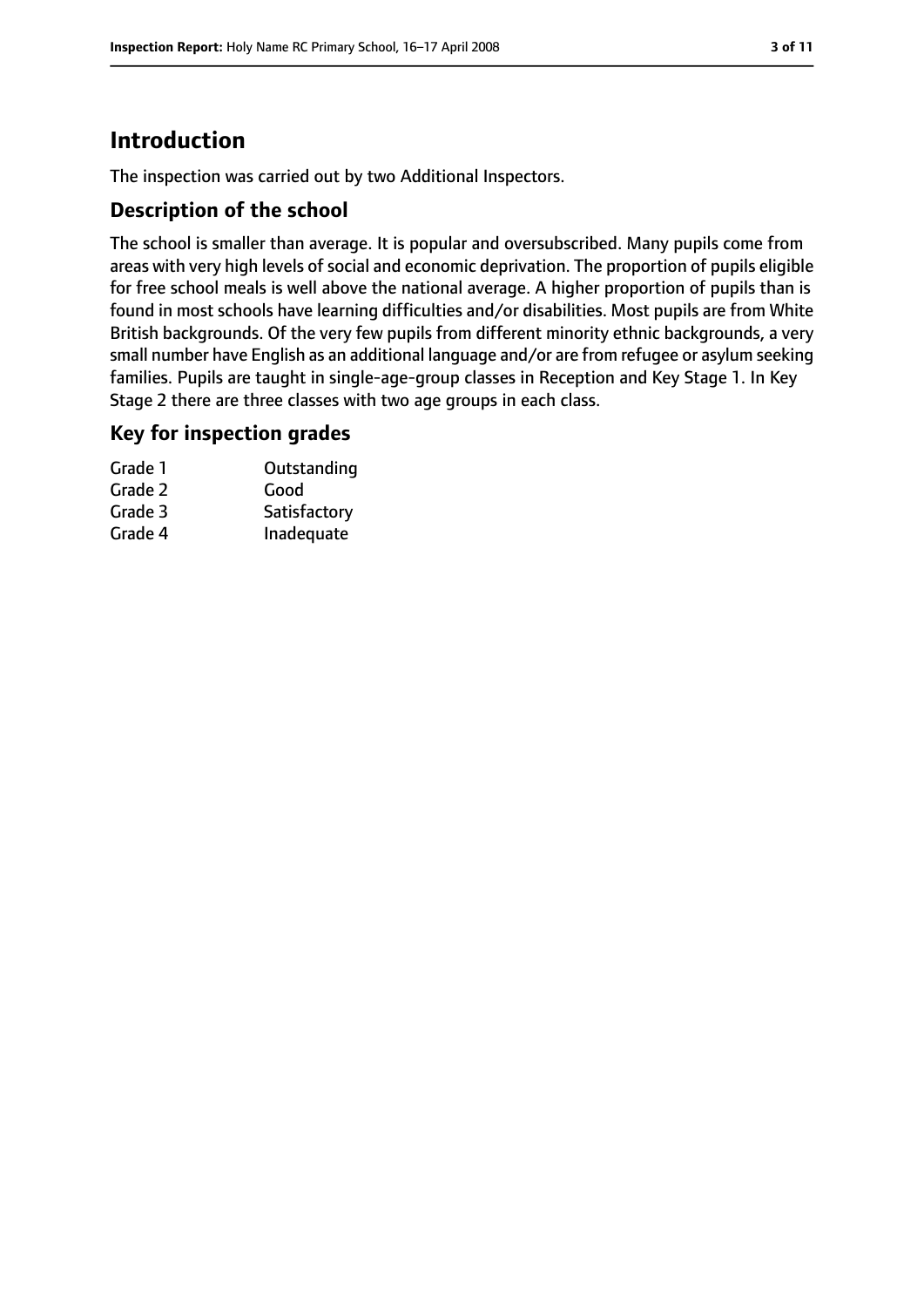# **Overall effectiveness of the school**

#### **Grade: 2**

Holy Name is a good school. Parents speak highly of this very supportive and caring school where all are valued and staff work as a close-knit team to help pupils reach their potential. Pupils enjoy coming to school and are particularly appreciative of the way staff look after them if they are upset, struggling with their work or experiencing troubles in or out of school. In this supportive environment, which is underpinned by strong Catholic values, pupils achieve well. Most reach the standards of which they are capable, although standards in writing are lower than in mathematics and science, particularly for boys.

Pupils' personal development and well-being are good. During their time in school most pupils develop into thoughtful young people who are happy to take on responsibilities. School assemblies play a strong part in promoting the school's Christian values and high expectations and pupils thoroughly enjoy participating, especially in the singing. Behaviour is satisfactory and staff work well together to ensure a calm environment. Pupils who find it difficult to behave well are very well supported. The well planned approach to personal, social and health education provides pupils with a good understanding of how to stay safe and healthy. The active school council and eco-council give pupils a sense of responsibility for the school and the wider community. Pupils from across the school enjoy the many extra activities offered, especially those forsport and music. Pupils develop many usefulsocial and personalskills. These, alongside their improving literacy, numeracy and information technology skills prepare them well for their futures. Despite the school's strenuous efforts to improve the rate of attendance, it remains below average, in part due to holidays taken in term time and a bout of widespread illness last term.

Classrooms are purposeful, lively places where good teaching provides plenty of challenge and helps pupils to make good progress. Teachers and teaching assistants work together effectively to provide support for those pupils who need additional help with their learning. The school draws on the resources of many local agencies to ensure that every child receive the support that is right for them.

Following recent staff changes, a more settled team of staff is working effectively under the well focused leadership of the headteacher, senior leaders and governors. Recently improved systems to assess and track pupils' progress and increasingly robust monitoring of work in classrooms and pupils' books ensure that the right priorities for improvement are identified. Effective action is taken that leads to improvement, for example in accelerating many pupils' progress in writing. The school has good capacity to improve further.

#### **Effectiveness of the Foundation Stage**

#### **Grade: 2**

Children settle into the Reception class well and make good progress in their personal development. They learn to cooperate with each other and happily follow classroom routines. Staff know the children well and recently improved systems to assess and track children's progress are helping to ensure that learning and play activities are well matched to their needs. Parents are actively encouraged to support their children's learning and many take the opportunity to join their children in the Reception class for a 'Play and Stay' session. Children enthusiastically take part in a wide variety of learning activities that include a good balance between those directed by adults and those they choose for themselves. The recently introduced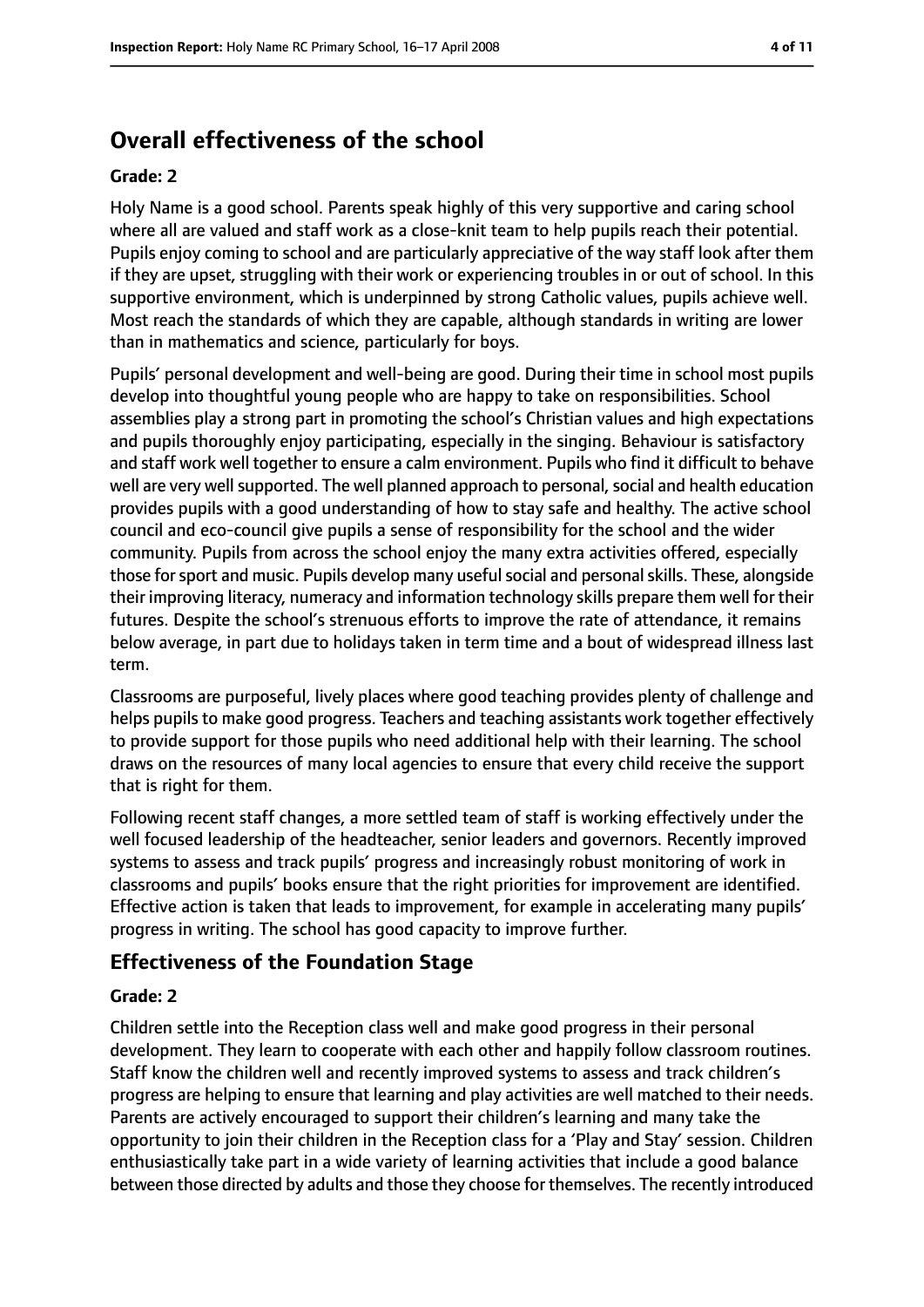programme to develop children's understanding of sounds and letters is helping to accelerate their language development. Children make good progress in all areas of learning. They build effectively from the very low levels of development many have when they start school, especially in language development. However, not all children reach the learning goals expected for their age especially in communication and language development. The outdoor area adjacent to the Reception classroom is in a poor condition restricting opportunities for learning when the children are outdoors.

#### **What the school should do to improve further**

- Raise standards in writing, particularly for boys.
- Improve attendance.
- Improve the outdoor facilities for the Reception class and find more ways for the children to learn and play outdoors.

#### **Achievement and standards**

#### **Grade: 2**

Pupils reach below average standards when they leave school, and this represents good progress from the very low level of development of many of the children when they start school in Reception.

In the 2007 national tests for Year 2 and Year 6 pupils, results were below the national average overall. Boys' standards were lower than girls', especially in writing. The school has paid good attention to improving pupils' writing skills and most pupils in the current Year 6 are on track to meet challenging targets in English, mathematics and science. However, writing is still weaker, especially for boys.

Pupils with learning difficulties and/or disabilities and those with English as an additional language make good progress because they receive very effective support from teachers and teaching assistants.

#### **Personal development and well-being**

#### **Grade: 2**

The personal development and well-being of pupils is good. Pupils' good social, moral, spiritual and cultural development is underpinned by the caring Catholic values which pervade the school. Pupils understand how to eat healthily and stay safe. Most pupils choose healthy options at lunchtimes. They enjoy the many opportunities they are given to contribute to their own and the wider community. Pupils speak enthusiastically about their roles as school councillors, eco-councillors, buddies, mentors, members of the Youth Parliament and junior community wardens. Most pupils work well together, and through activities such as Young Enterprise and fund raising for those less fortunate than themselves they gain an awareness of the needs of others and develop useful skills for their future lives. The school uses rewards well to promote good attendance and staff are rigorous in following up any pupil absences. However, attendance remains below average. This is partly because some pupils go on holiday during term time and because of an unusual bout of illness in the spring term. Pupils' behaviour is satisfactory overall although the behaviour of some pupils is very challenging. All staff work well together to manage potentially disruptive behaviour and a calm and caring atmosphere is created in which learning can take place.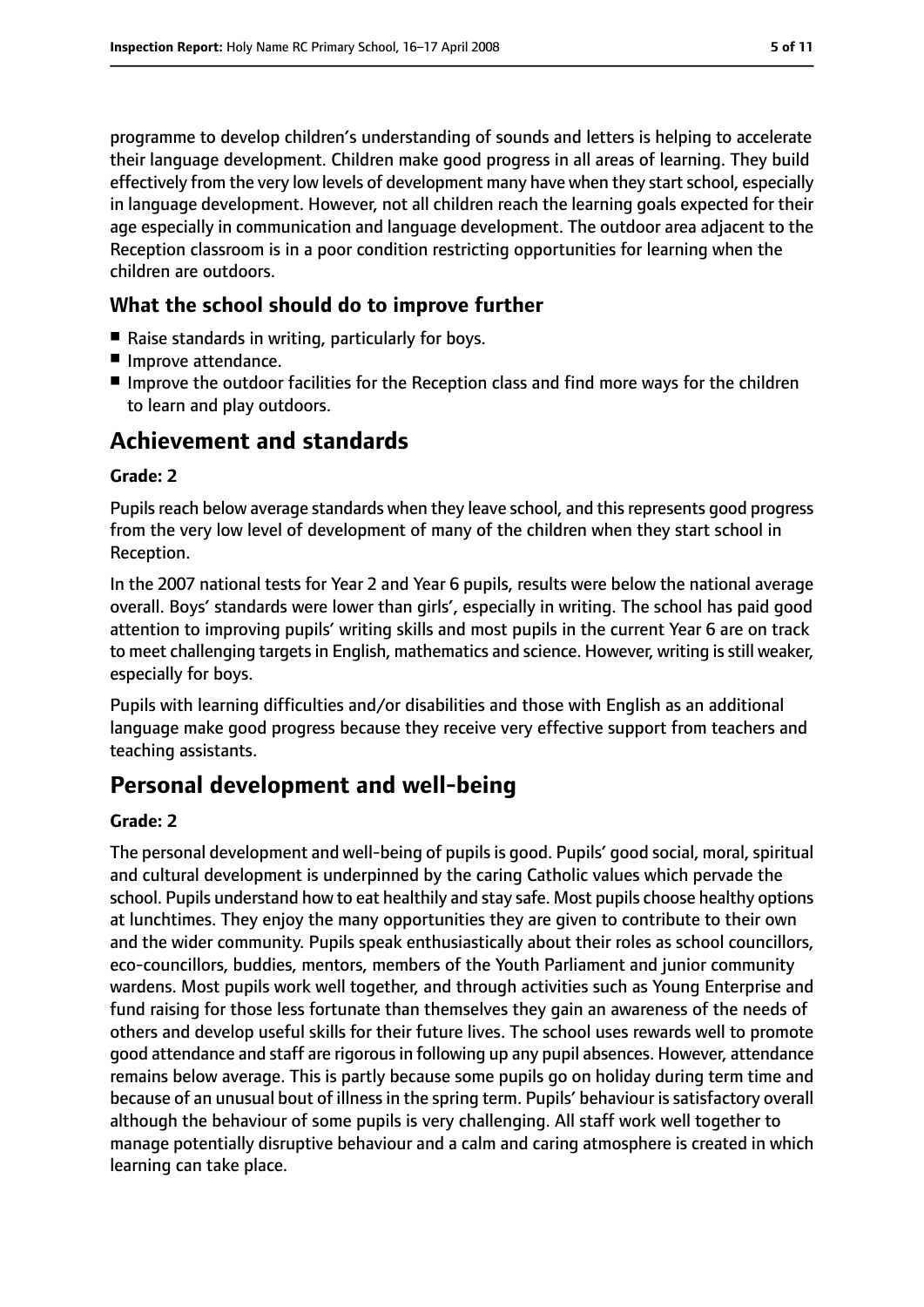# **Quality of provision**

#### **Teaching and learning**

#### **Grade: 2**

Teaching is good and helps pupils to make good progress. Most lessons seen during the inspection were good and none was inadequate. Lessons are well planned and structured and pupils know what they are expected to learn. Teachers have a secure knowledge of the subjects taught. This helps them to plan small steps in learning and provide a good variety of activities that pupils enjoy. Relationships are good between staff and pupils. The inappropriate behaviour of pupils who find it difficult to behave well is managed effectively to ensure that learning can take place. Teachers know the pupils well. They assess and track pupils' progress closely and use this information to set challenging work in lessons and match tasks to pupils' needs. Pupils have clear targets for literacy and numeracy that help them to know how to improve their work. Teachers mark pupils' work regularly and they give plenty of encouragement and useful guidance on how to do even better. However, pupils do not always have the opportunity to respond to the comments or make improvements to their work. Occasionally, teachers talk for too long, and pupils are not active enough which reduces their progress.

#### **Curriculum and other activities**

#### **Grade: 2**

The curriculum supports pupils' good personal development and academic progress.

Literacy and numeracy are well planned and taught as separate subjects but opportunities for using and improving writing skills in the subjects across the curriculum, though beginning to develop, are not yet widespread.

A well planned programme of personal, social and health education alongside carefully planned opportunities for pupils to talk about their experiences and feelings support their personal development well. A wide variety of extra activities, particularly in sport and music, is well supported and enjoyed by pupils from all year groups. Visits and visitors to school help to enrich learning and include a Year 6 residential visit in the summer term. The school has recognised the need to support pupils who move into Key Stage 1 who have not yet reached a level of development typical for their age. The development of the continuity of approaches to learning from Reception into Key Stage 1 is at an early stage.

#### **Care, guidance and support**

#### **Grade: 2**

Care, guidance and support are good. Pupils are very appreciative of the high quality personal support they receive, especially when they are upset, struggling with their work or unhappy because of problems at home. Relationships are good. All staff are very committed to, and are successful in, ensuring children are safe, happy and healthy. Risk assessments, child protection procedures and safeguarding checks are rigorously performed and meet requirements. Vulnerable pupils including those with learning difficulties and disabilities are supported well. The school's good communications with parents and close links with a wide range of external agencies ensure that pupils receive the right specialist help to meet their needs. Close links with the neighbouring secondary school ensure pupils are well prepared for the next stage of their education. Recently improved systems for tracking pupils' progress are working well. Anyone who is falling behind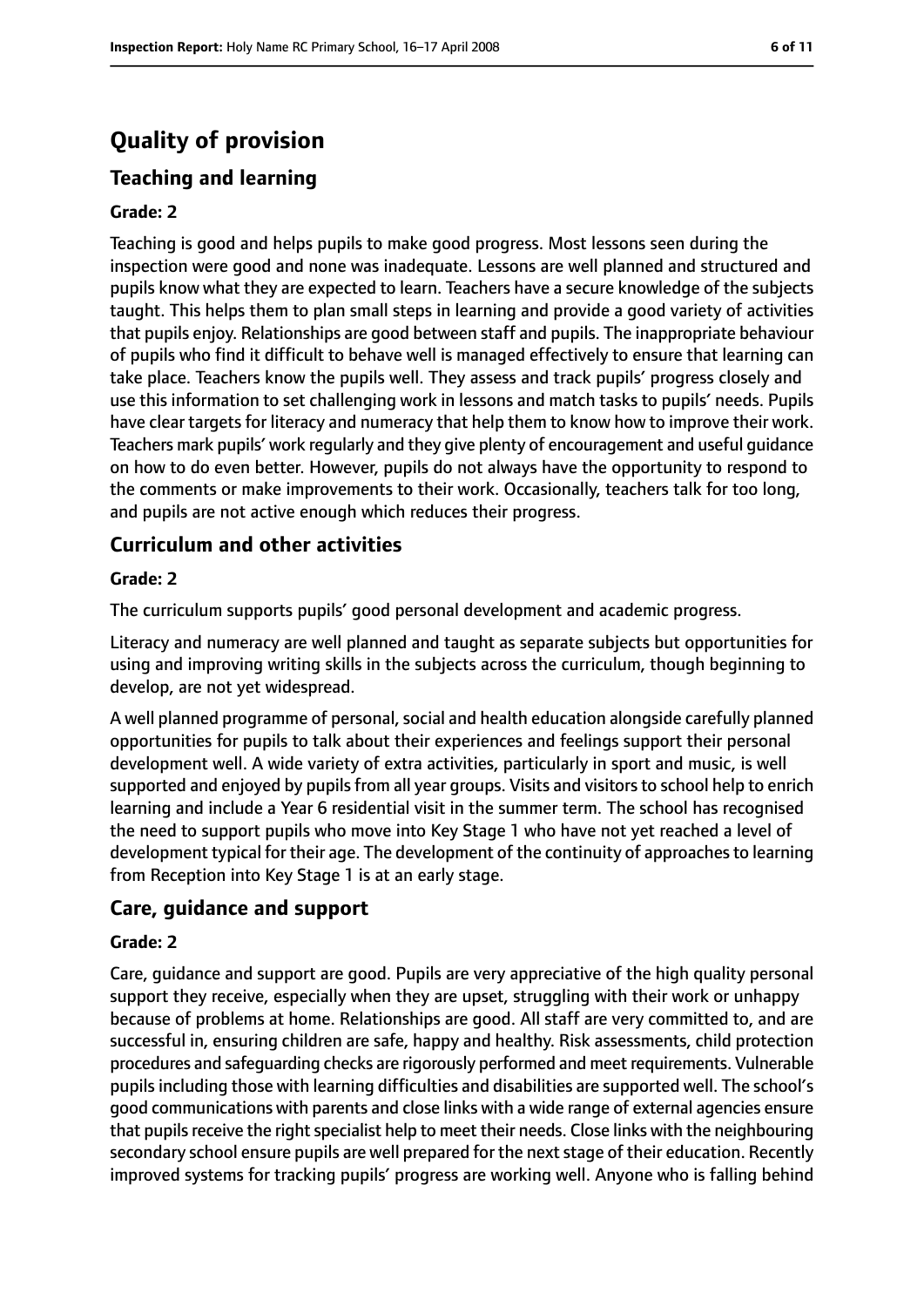is given extra help to boost their learning. Most pupils know how well they are doing and how to improve their work.

## **Leadership and management**

#### **Grade: 2**

Leadership and management are good. The headteacher provides calm and experienced leadership and deploys staff well to ensure pupils make good progress and fulfill their potential. The school has successfully prioritised key areas for development which are firmly focused on raising standards and improving attendance. The evaluation of teaching and scrutiny of pupils' work by middle leaders in all key subject areas is becoming more rigorous and focused. This, together with a more consistent approach to assessment and better tracking of pupils' progress is leading to improvement across the school. Strong links with parents, the church, the community and a wide range of partners enhance both the curriculum and the quality of care and guidance available for pupils. Governors know and support the school well and are closely involved in its work. Finances are well managed and the school provides good value for money.

Improvement since the last inspection is good because standards are rising and pupils' progress is accelerating. Following a period of change, a more settled staff team is now in place and the school has good capacity to improve further.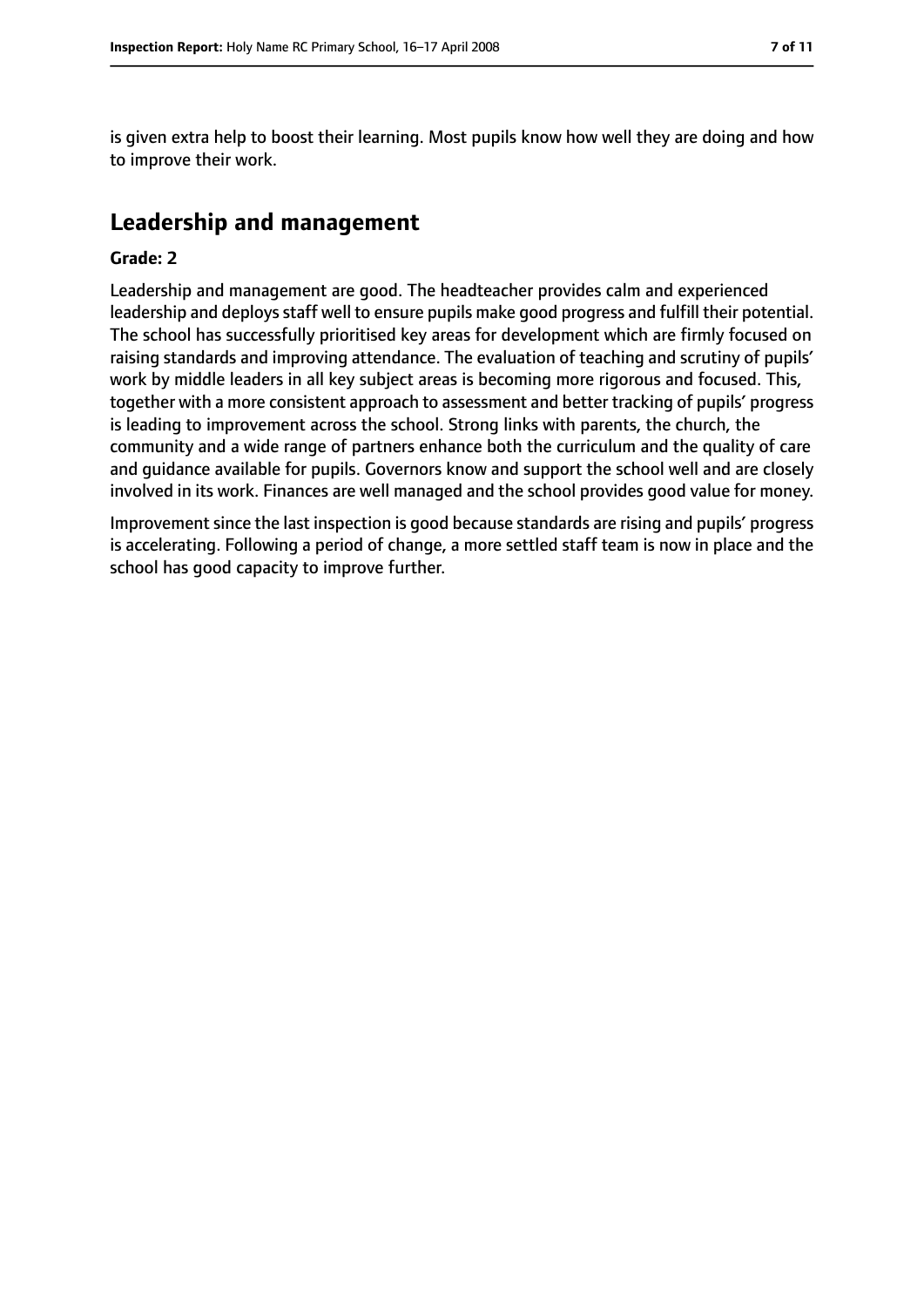**Any complaints about the inspection or the report should be made following the procedures set out in the guidance 'Complaints about school inspection', which is available from Ofsted's website: www.ofsted.gov.uk.**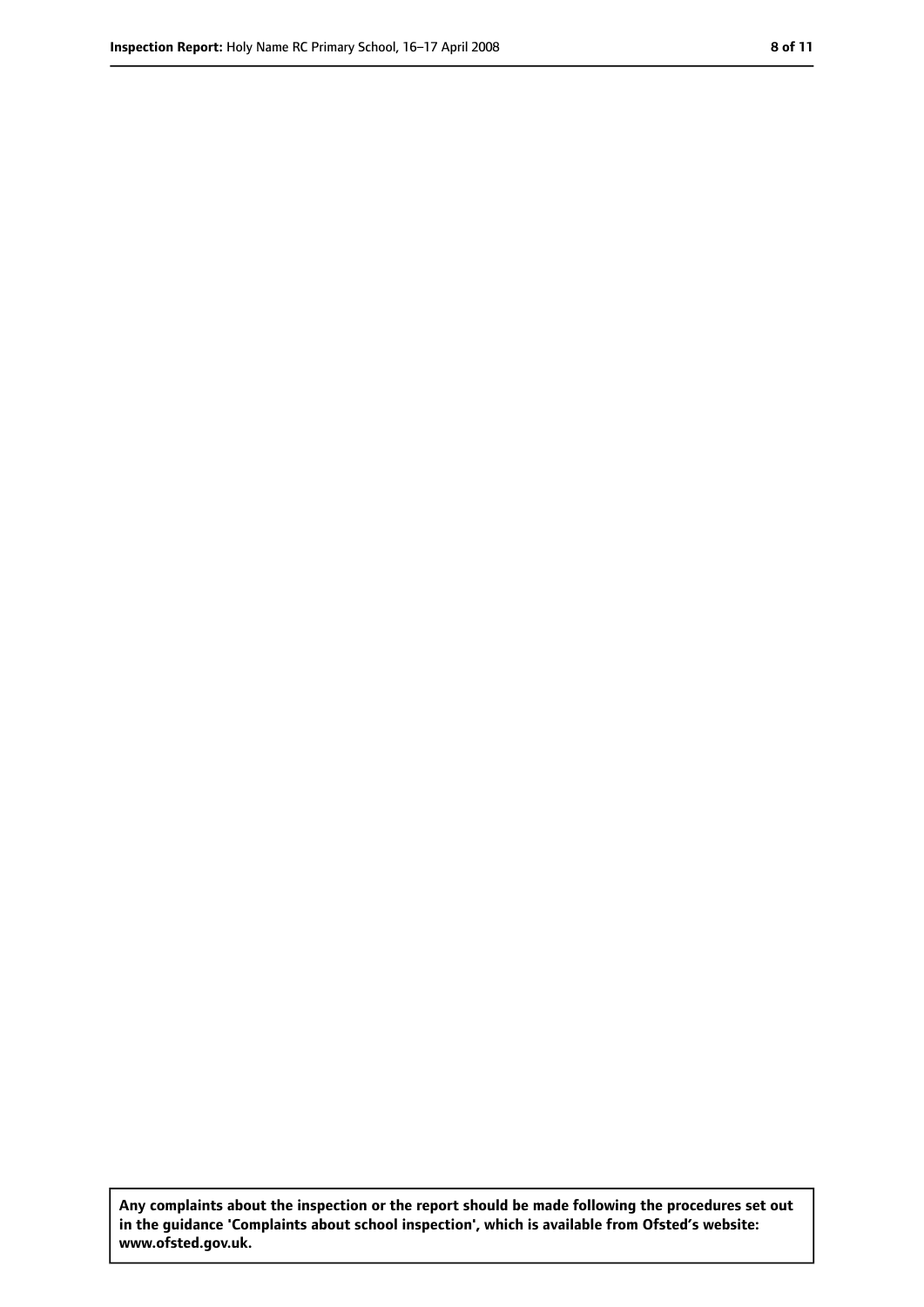# **Inspection judgements**

| $\dot{ }$ Key to judgements: grade 1 is outstanding, grade 2 good, grade 3 satisfactory, and | <b>School</b>  |
|----------------------------------------------------------------------------------------------|----------------|
| arade 4 inadequate                                                                           | <b>Overall</b> |

### **Overall effectiveness**

| How effective, efficient and inclusive is the provision of education, integrated<br>care and any extended services in meeting the needs of learners? |     |
|------------------------------------------------------------------------------------------------------------------------------------------------------|-----|
| Effective steps have been taken to promote improvement since the last<br>inspection                                                                  | Yes |
| How well does the school work in partnership with others to promote learners'<br>well-being?                                                         |     |
| The effectiveness of the Foundation Stage                                                                                                            |     |
| The capacity to make any necessary improvements                                                                                                      |     |

#### **Achievement and standards**

| How well do learners achieve?                                                                               |  |
|-------------------------------------------------------------------------------------------------------------|--|
| The standards <sup>1</sup> reached by learners                                                              |  |
| How well learners make progress, taking account of any significant variations between<br>groups of learners |  |
| How well learners with learning difficulties and disabilities make progress                                 |  |

#### **Personal development and well-being**

| How good is the overall personal development and well-being of the<br>learners?                                  |  |
|------------------------------------------------------------------------------------------------------------------|--|
| The extent of learners' spiritual, moral, social and cultural development                                        |  |
| The extent to which learners adopt healthy lifestyles                                                            |  |
| The extent to which learners adopt safe practices                                                                |  |
| How well learners enjoy their education                                                                          |  |
| The attendance of learners                                                                                       |  |
| The behaviour of learners                                                                                        |  |
| The extent to which learners make a positive contribution to the community                                       |  |
| How well learners develop workplace and other skills that will contribute to<br>their future economic well-being |  |

#### **The quality of provision**

| How effective are teaching and learning in meeting the full range of the<br>learners' needs?          |  |
|-------------------------------------------------------------------------------------------------------|--|
| How well do the curriculum and other activities meet the range of needs<br>and interests of learners? |  |
| How well are learners cared for, quided and supported?                                                |  |

#### **Annex A**

 $^1$  Grade 1 - Exceptionally and consistently high; Grade 2 - Generally above average with none significantly below average; Grade 3 - Broadly average to below average; Grade 4 - Exceptionally low.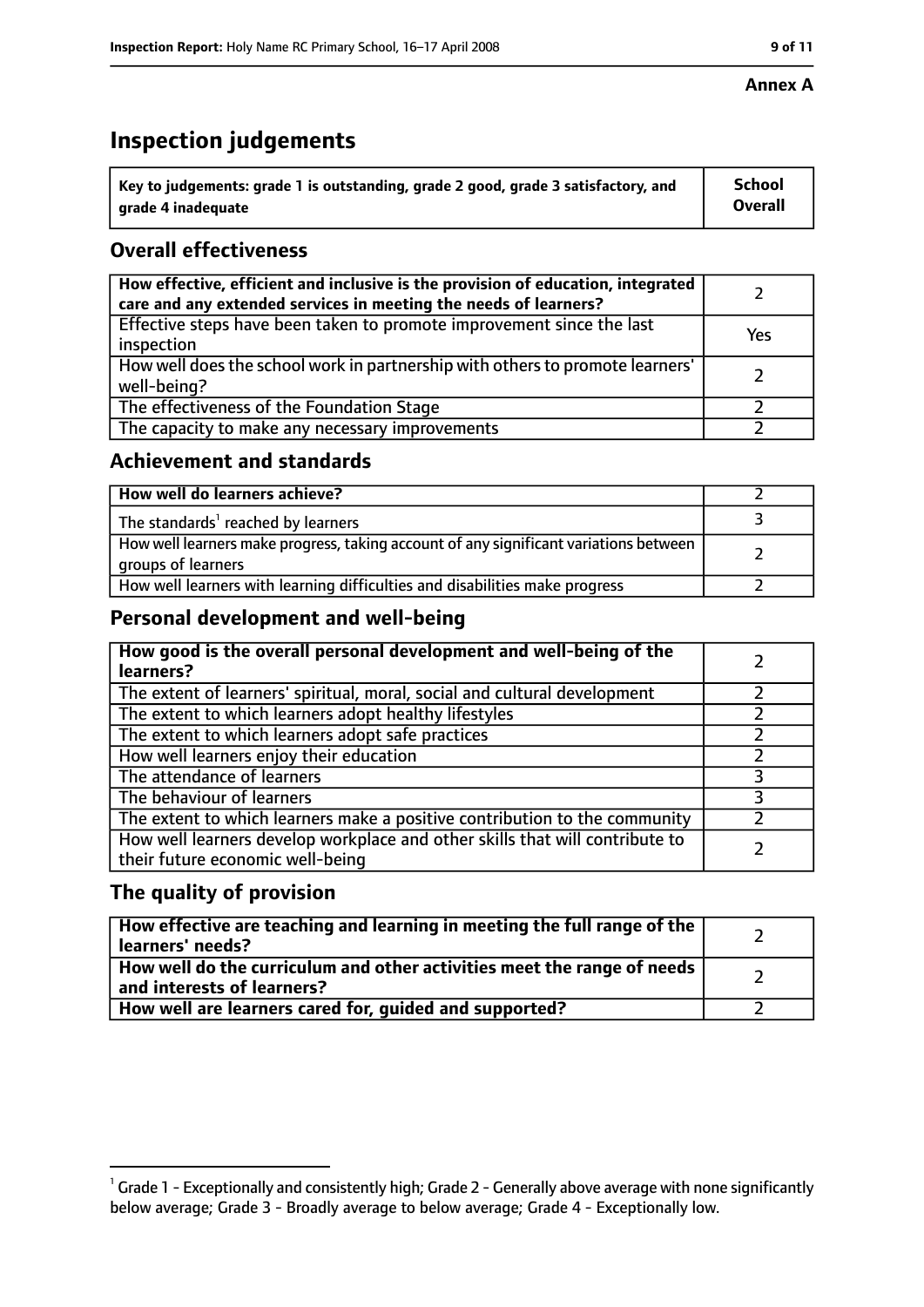# **Leadership and management**

| How effective are leadership and management in raising achievement<br>and supporting all learners?                                              |           |
|-------------------------------------------------------------------------------------------------------------------------------------------------|-----------|
| How effectively leaders and managers at all levels set clear direction leading<br>to improvement and promote high quality of care and education |           |
| How effectively leaders and managers use challenging targets to raise standards                                                                 |           |
| The effectiveness of the school's self-evaluation                                                                                               |           |
| How well equality of opportunity is promoted and discrimination tackled so<br>that all learners achieve as well as they can                     |           |
| How effectively and efficiently resources, including staff, are deployed to<br>achieve value for money                                          |           |
| The extent to which governors and other supervisory boards discharge their<br>responsibilities                                                  |           |
| Do procedures for safequarding learners meet current government<br>requirements?                                                                | Yes       |
| Does this school require special measures?                                                                                                      | <b>No</b> |
| Does this school require a notice to improve?                                                                                                   | No        |